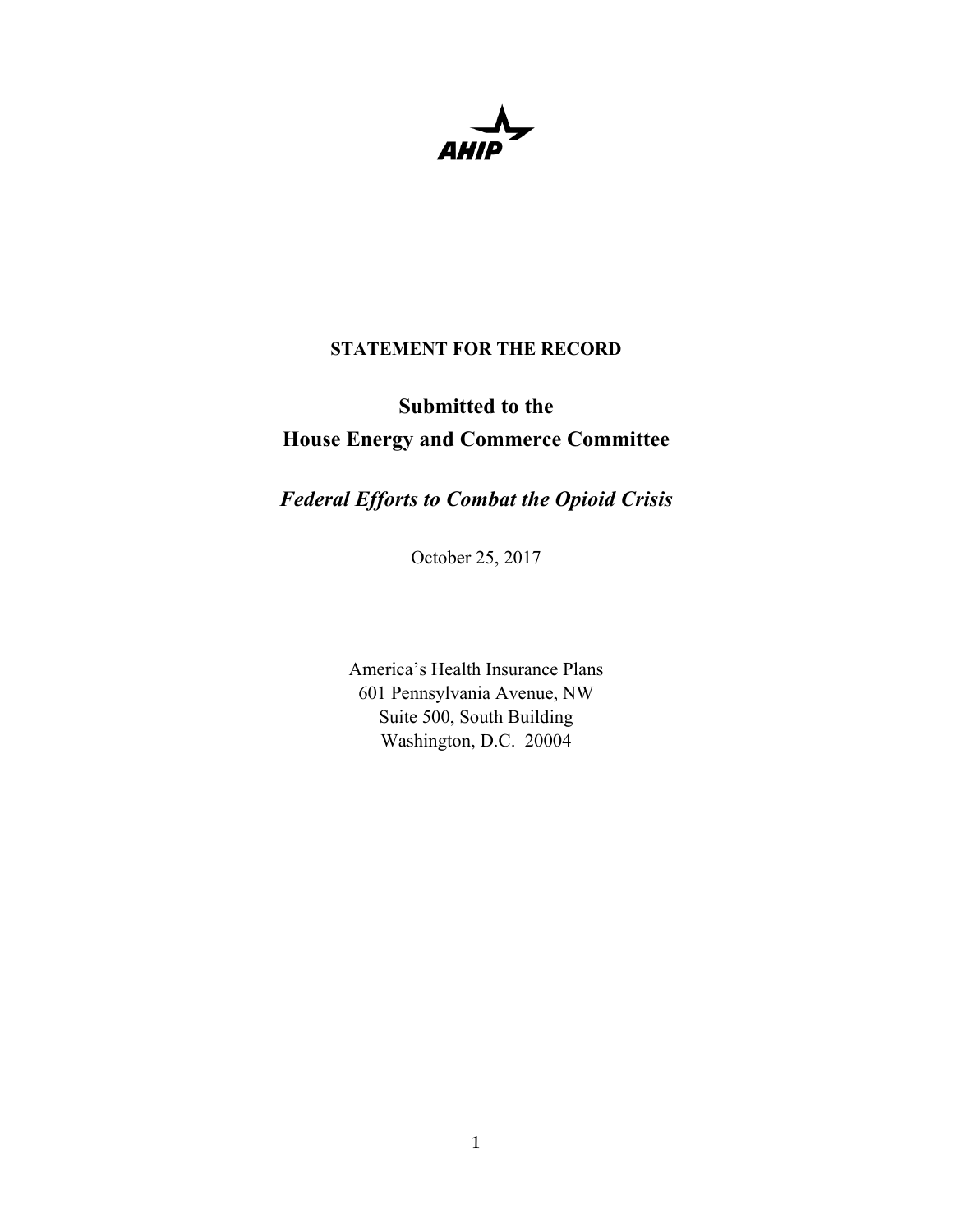America's Health Insurance Plans (AHIP) is the national association whose members provide coverage for health care and related services to millions of Americans every day. Through these offerings, we improve and protect the health and financial security of consumers, families, businesses, communities and the nation. We are committed to market-based solutions and publicprivate partnerships that improve affordability, value, access and well-being for consumers.

We appreciate this opportunity to comment on issues surrounding the pervasive opioid crisis. Opioid misuse and addiction is an urgent public health crisis in America, now the number one cause of death for those under 50 years old. The consequences are profound, impacting individuals and families no matter where they live, how much they earn, or how young or old they are. The impact is broad, affecting social services, the health care system, communities, and the economy.

As leaders of America's health insurance providers, we have seen the tragic consequences of the opioid crisis. It has harmed our members and their families, and it has weakened our communities. We share the committee's commitment to reducing the number of addictive substances in American communities, and to dramatically reducing the chronic condition of addiction.

On October 20, AHIP and a panel of health plan leaders – including chief executive officers, chief medical officers, and physician executives from AHIP member companies – participated in a public meeting held by the President's Commission on Combating Drug Addiction and the Opioid Crisis. Our industry delivered a clear message: the health plan community is committed and taking concrete steps to stem the opioid crisis and effectively treat drug addiction.

While testifying before the President's Commission, our members highlighted important examples of a comprehensive, integrated approach to reduce the use of opioids and cover and provide treatments and services that include both physical and behavioral health. They presented strategies such as non-opioid pain alternatives, medical management techniques, and provider training that they are using on the front lines to combat the opioid crisis. They also described cutting edge data analytic tools that are being used to identify at-risk individuals and inform future treatment efforts. Additionally, plans highlighted areas of potential improvement including privacy reform (42 CFR Part 2) to improve appropriate access to patient information regarding opioid use and the shortage of providers who are trained to provide medication-assisted treatment (MAT).

Our members' leadership in addressing the opioid crisis is further demonstrated by a new effort we announced last week – the Safe, Transparent Opioid Prescribing (STOP) Initiative – to support the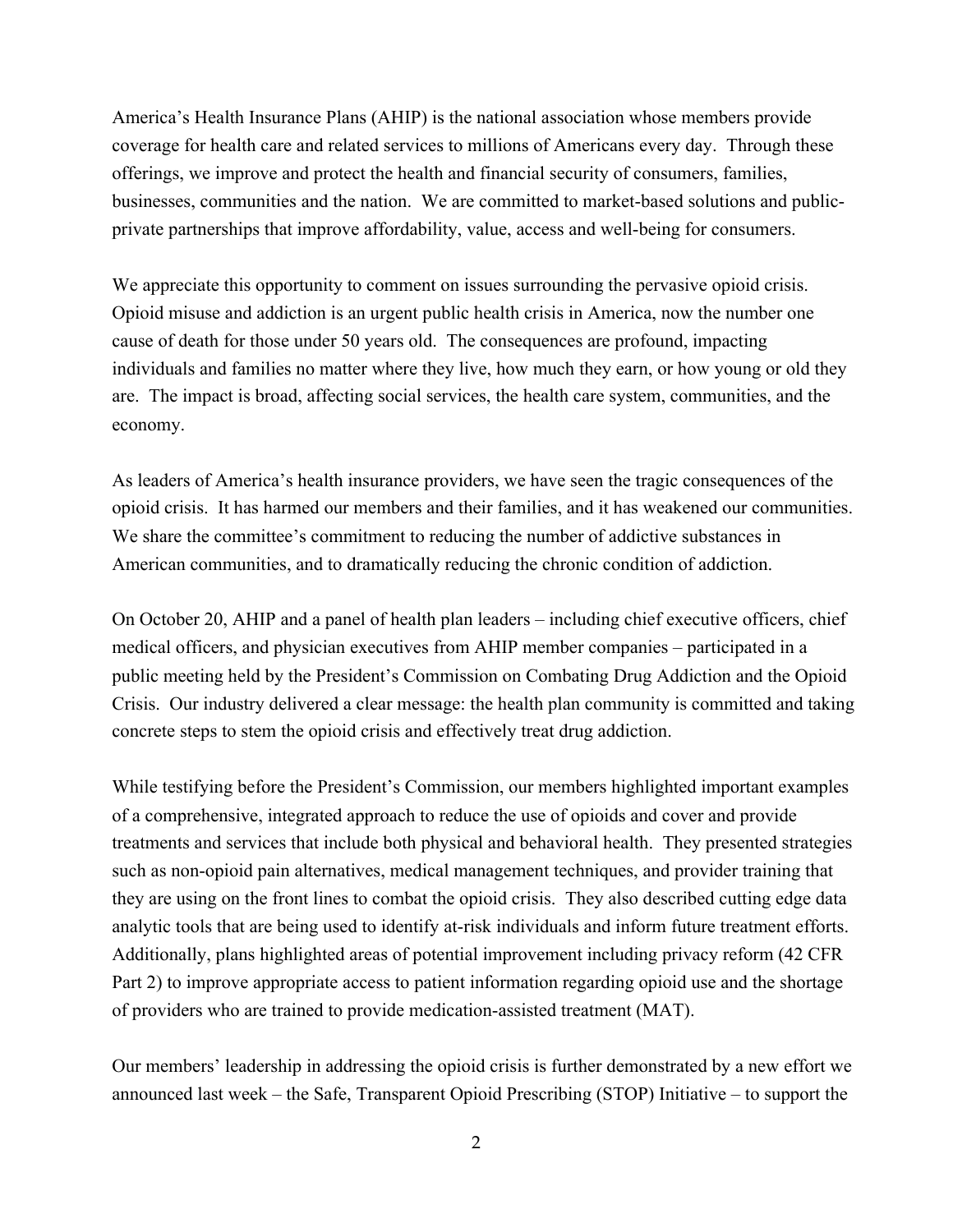widespread adoption of clinical guidelines for pain care and opioid prescribing. The STOP Initiative begins with a robust, evidence-based methodology that health plans can use to measure how care provider practices compare to the Centers for Disease Control and Prevention's (CDC) Guidelines for Prescribing Opioids for Chronic Pain. This measurement will help health plans and care providers collaborate to improve adherence with the CDC guidelines, significantly improving patient safety and reducing the risk of opioid misuse. The STOP Initiative establishes an industrywide approach to measuring performance against the CDC guidelines, tracking and reducing the number of opioid prescriptions.

Our members recognize that collaboration among all stakeholders is essential to achieving progress in the opioid crisis. Accordingly, health plans are actively engaged with social services agencies, state Medicaid programs, health care providers, pharmacists, and pharmaceutical companies to advance solutions. Health plans have been working closely with federal, state, and health care leaders to find other safer, more effective ways to treat chronic pain; understand the crisis and develop strategies to address it; understand prescribing patterns and how they may affect dependence and addiction; and ensure patients struggling with addiction get the treatment and support needed for recovery.

Our statement focuses on: (1) effective strategies that health plans are developing and deploying to combat the opioid epidemic; (2) our members' commitment to mental health parity and substance use treatment; and (3) our recommendations for improving federal and state efforts to address the opioid crisis.

### **Health Plans are Combating the Opioid Epidemic**

This is a crisis we need to solve, and health plans are working hard to be part of the solution. Health plans are embracing a comprehensive approach to tackling opioid misuse and addiction, while ensuring access to effective treatment for patients. Health plans cover multi-faceted, effective approaches to pain management that include evidence-based treatments, more cautious opioid prescribing, and careful patient monitoring. By combining education, prevention, behavioral health care, and evidence-based treatment, health plans are making real progress in addressing addiction and improving the health and well-being of families and communities.

Health plans have robust checks and balances in place to ensure that patients get the right medication in the right dosages for their conditions. These checks and balances include: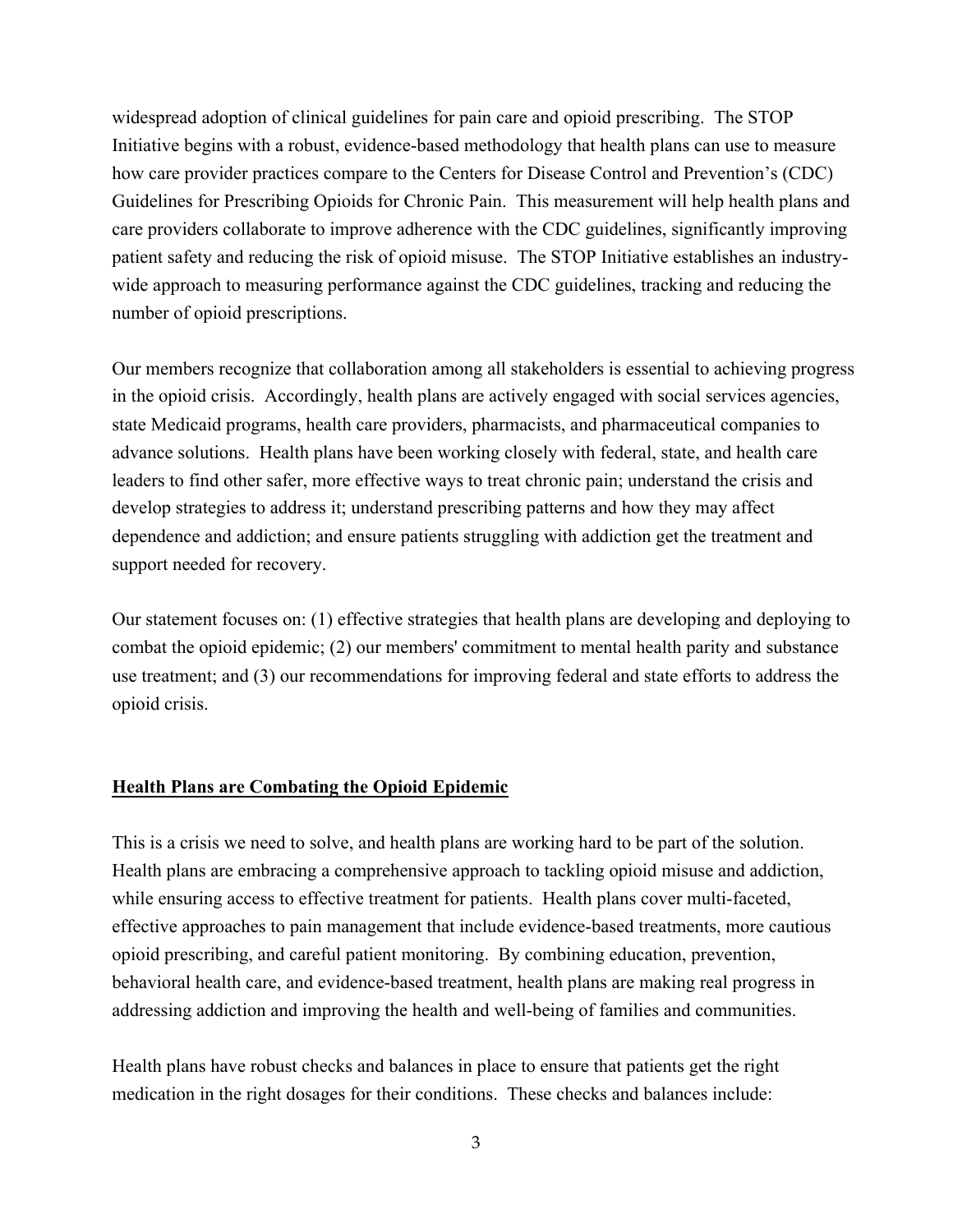- Building high quality networks with quality doctors, pharmacies and facilities;
- Utilizing a sequenced approach, which guides patients through evidence-based pain management before prescribing an opioid;
- Requiring prior authorization for opioids, so health plans' clinical experts can work with doctors to ensure adherence to evidence and offer the most effective treatments; and
- When an opioid is prescribed, using the lowest dosage and shortest duration to effectively treat the individual's pain.

Health plans also analyze their data to identify potentially harmful prescribing patterns that trigger further review. When signs of fraud or abuse are detected, health plans investigate and work with law enforcement to stop it.

Health plans have a unique view of how health care works, and how patients experience coverage and care. With that unique insight, they continue to expand and refine a comprehensive, multi-faceted approach to preventing and managing opioid misuse and related conditions, including:

- Education: Developing community-wide consumer education campaigns to increase awareness of opioid abuse and misuse, consisting of marketing outreach, dedicated websites, school curriculum and related documentaries.
- Partnering with Providers: Working closely with and often directly employing physicians, nurses, and pain management experts to ensure their members receive the safest, most proven, and most effective approaches to pain care. Their case management programs provide ongoing services, support, and education to prevent and treat people with, or at risk of developing, opioid and other substance use disorders, as well as their caregivers and families. Health plans also develop an appropriate network of facilities and providers, identify centers of excellence, and collaborate with providers and emergency departments to facilitate appropriate triage and care coordination.
- CDC Guidelines: Utilizing and promoting the CDC's guidelines for prescribing opioids for chronic pain to encourage non-opioid pain care, cautious prescribing of opioids, and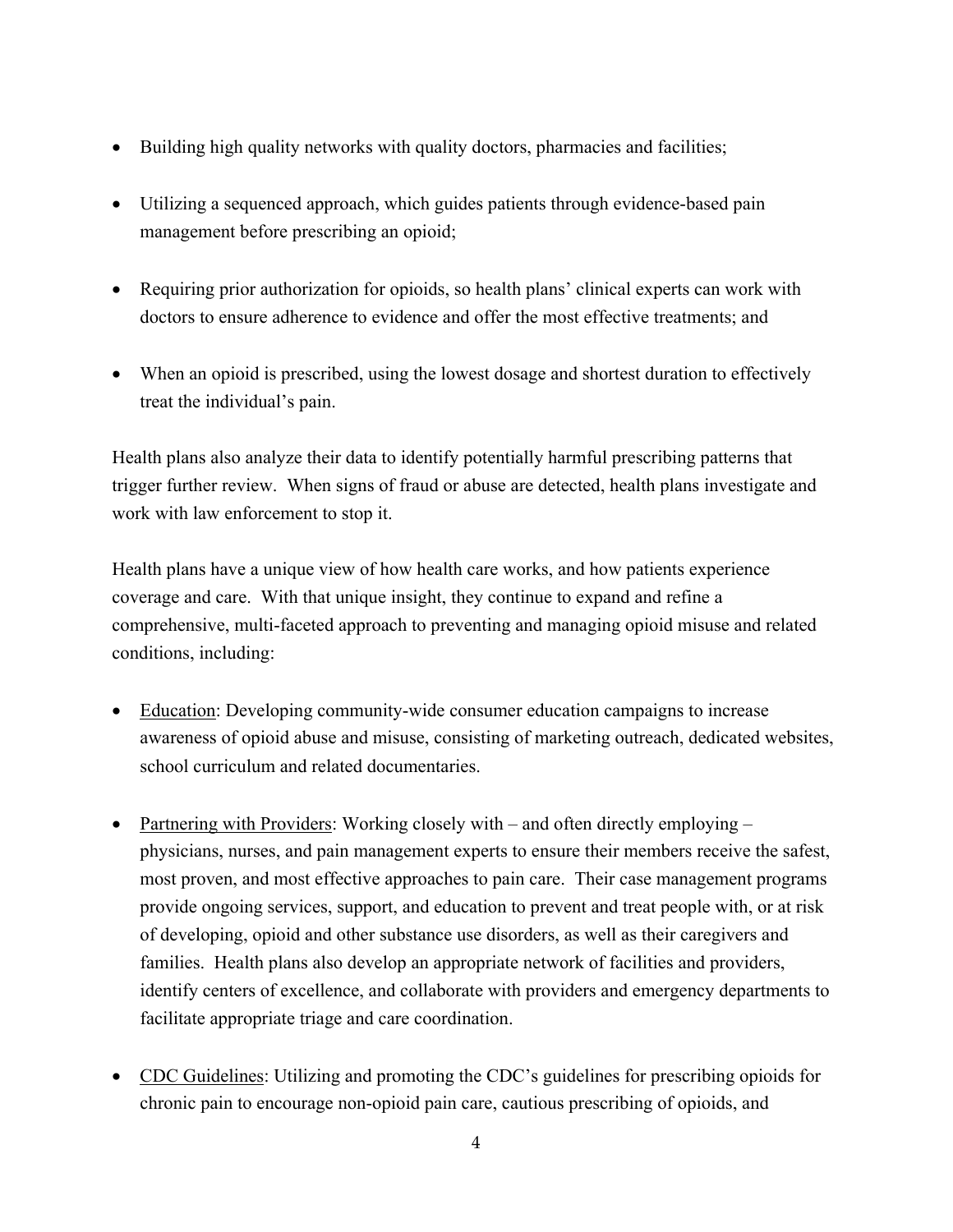improved outcomes. 1 The CDC recommendations include prescribing the lowest possible dose and shortest duration effective for each patient, and close patient monitoring.

- Medical Management: Pursuing effective provider incentive structures to protect patient safety and affordability. These structures include medical management techniques, such as step therapy, prior authorization, and quantity limits consistent with best practices. Medical management is particularly beneficial when there is wide variation in practice and the potential for overuse or misuse of services.
- Physician-Pharmacist Coordination: Facilitating coordination between physicians and pharmacies for patients who receive prescriptions from multiple providers and who may also be prescribed medications that have dangerous reactions with narcotic medications such as muscle relaxants or benzodiazepines.
- Data Analytics: Leveraging data analytics to monitor pharmacy claims for prescription patterns that indicate someone at high risk of potential overuse or misuse. This includes information sharing among Medicare Part D plans when beneficiaries who have been identified as potential over-users of opioids move from one Part D plan to another.
- Support Programs: Engaging patients and providing them with support programs, such as substance use disorder coaching, Pharmacy Home programs to coordinate care and medication access, outreach to prescribers, and alerts to pharmacies.
- Medication-Assisted Treatment: Improving access to evidence-based medication assisted treatment (MAT) to help a person overcome their substance use disorder, along with treatment services such as counseling, peer support services, and community-based support groups. AHIP and our members support the Substance Abuse and Mental Health Services Administration's (SAMHSA) goal of increasing patient access to qualified practitioners waivered to prescribe Food and Drug Administration (FDA) approved controlled substances for use in maintenance and withdrawal MAT.
- Services for High-Risk Patients: Working with state and federal partners to promote rapid and effective access to evidence-based treatment for populations at increased risk of overdose and death, such as individuals re-entering the community after serving prison time. Efforts

 $\ddot{\phantom{a}}$ 

 $1$  https://www.cdc.gov/drugoverdose/prescribing/guideline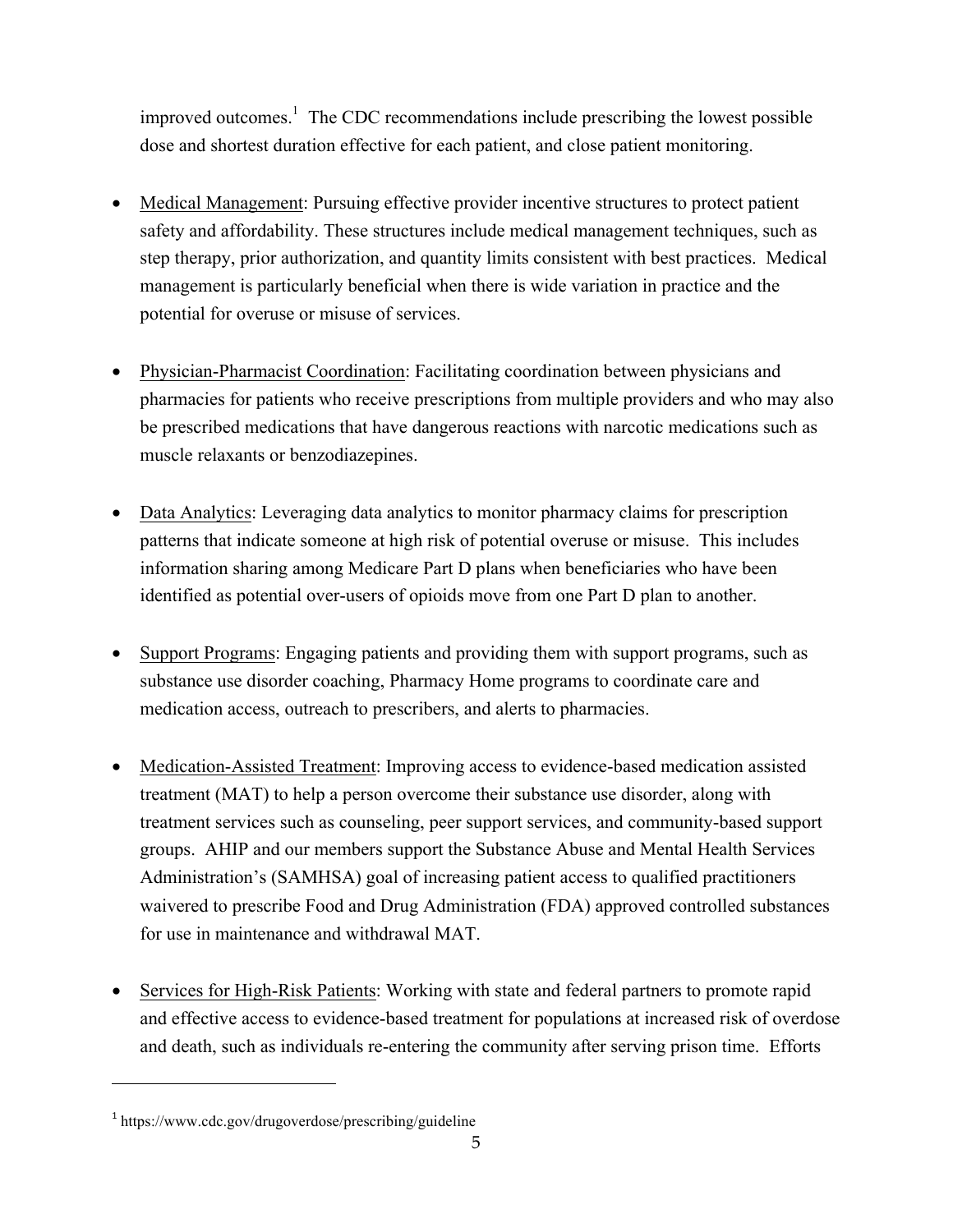may include pre-release of Medicaid enrollment, enhanced care coordination efforts to ensure linkage to community-treatment providers, and recovery services to support stability during the transition home.

#### **Health Plans are Committed to Mental Health Parity and Substance Abuse Treatment**

We fully agree that those who are struggling with an opioid use disorder need to have timely access to support for recovery and treatment. Health insurance providers offer services to members that include – in addition to MAT, as we discussed above – cognitive behavioral health counseling and recovery support. Because individuals struggling with addiction often have other chronic medical and behavioral health conditions, we strongly believe that these services must be customized and coordinated to ensure the best possible opportunity for recovery.

We support the protections established by the federal Mental Health Parity and Addiction Equity Act (MHPAEA), and health insurance providers have been working diligently to implement them. However, mental health parity still faces many issues. For example, the mechanisms to measure quality in mental health are much less developed than those that exist for medical or surgical care. There are no validated standards, certifications or accreditations for behavioral health facilities. Federal rules limit providers' ability to share substance use information, hindering efforts to support an individual through recovery. Laws and regulations that apply to mental health and substance use disorder treatment are subject to multiple jurisdictions and interpretations, making it difficult to comply with federal and state requirements.

To help improve mental health parity and treatment for those with a substance use disorder, we recommend two actions to modernize federal laws and guidelines: (1) modernizing existing regulations (42 C.F.R. Part 2) to allow providers to confidentially share information about a patient's substance use disorder diagnosis and treatment, for the purpose of improving access to treatment, enhancing treatment quality, and strengthening care coordination; and (2) encouraging the Department of Labor and the Department of Health and Human Services to provide guidance to states regarding mental health benefits and parity and to expand awareness regarding federal jurisdiction and state roles. This will help ensure clarity on which rules and guidelines govern, and also assure that federal and state guidelines do not conflict regarding mental health parity.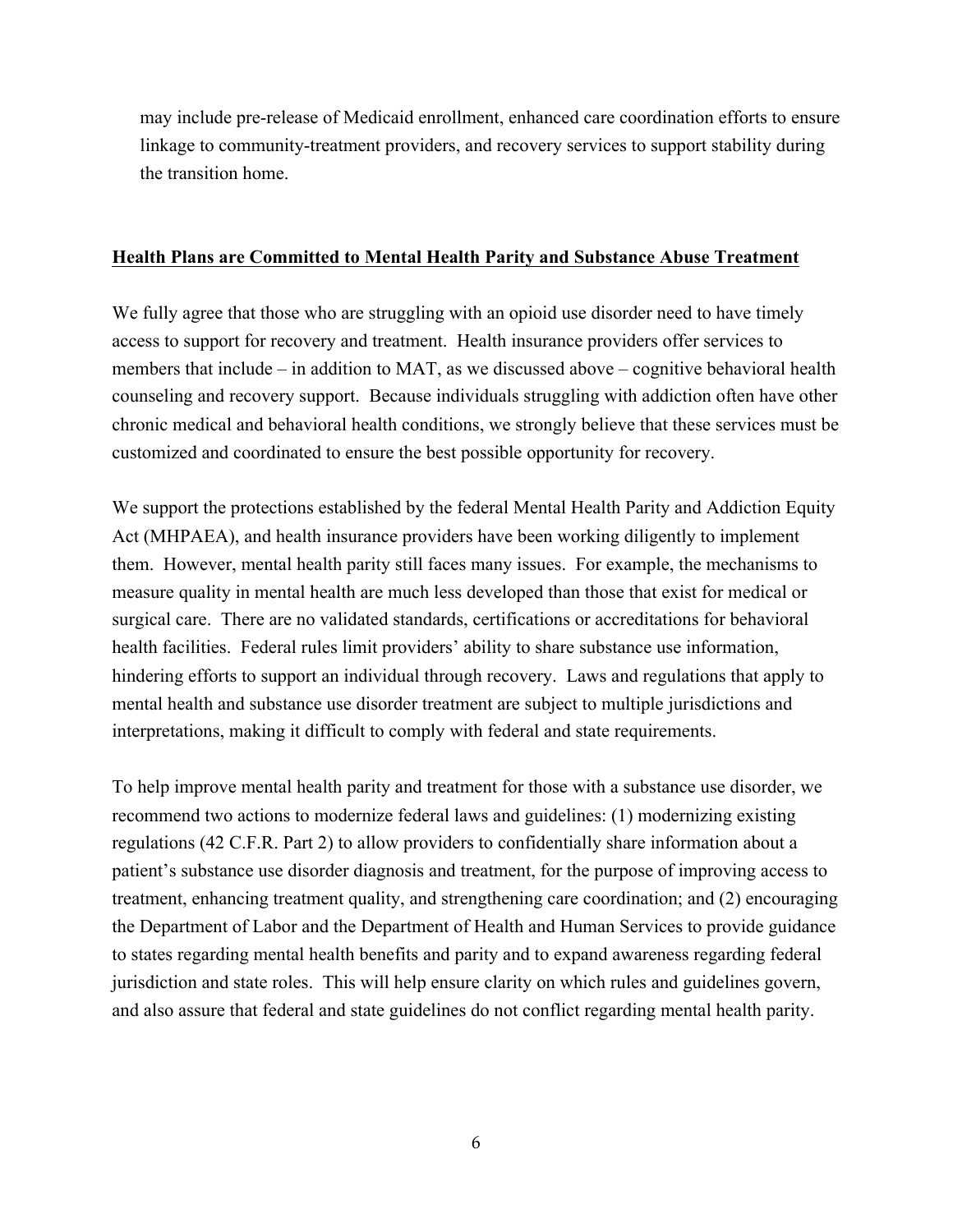## **Recommendations to Improve Federal and State Efforts to Address the Opioid Crisis**

To continue to address this issue, and to create an open dialogue with our members on effective solutions, AHIP has sponsored an opioid working group, which meets regularly. This group represents plans across the country that serve millions of consumers in every insurance market, from large national providers to small, Medicaid-only plans. It is led by health plan physicians, pharmacists, and policy experts who share their expertise on the most effective strategies to address this public health crisis.

While health plans are working collaboratively across their communities to make real, measurable progress in addressing opioid misuse and addiction, there is no question that more must be done. To effectively solve the crisis, all stakeholders must do their part. Federal and State policymakers can be important conduits to drive collaboration between public and private stakeholders, and prioritize and promote best practice policy solutions. Based on feedback from AHIP's opioid working group, we recommend federal and state policymakers focus on the following:

- Expanding access to evidence-based MAT and recovery services, including related efforts to expand and strengthen the workforce and infrastructure. Unfortunately, the demand for these treatment services currently exceeds the supply, in part due to the process for providers to be certified to prescribe MAT and a shortage of behavioral health professionals generally. This also includes allowing for access to MAT in correctional facilities and upon reentry into society.
- Prioritizing research on pain and substance use disorder treatment to better evaluate effectiveness and impact on outcomes. This includes developing best practices and validated, evidence-based criteria for establishing "centers of excellence" in pain management and substance use disorder treatment.
- Improving the completeness, workflow integration, and interoperability of state prescription drug monitoring programs (PDMPs), and ensuring plan access.
- Adopting a comprehensive opioid management program in Medicaid and other state-run health programs, and allowing for greater flexibility in opioid management program approaches in these programs.